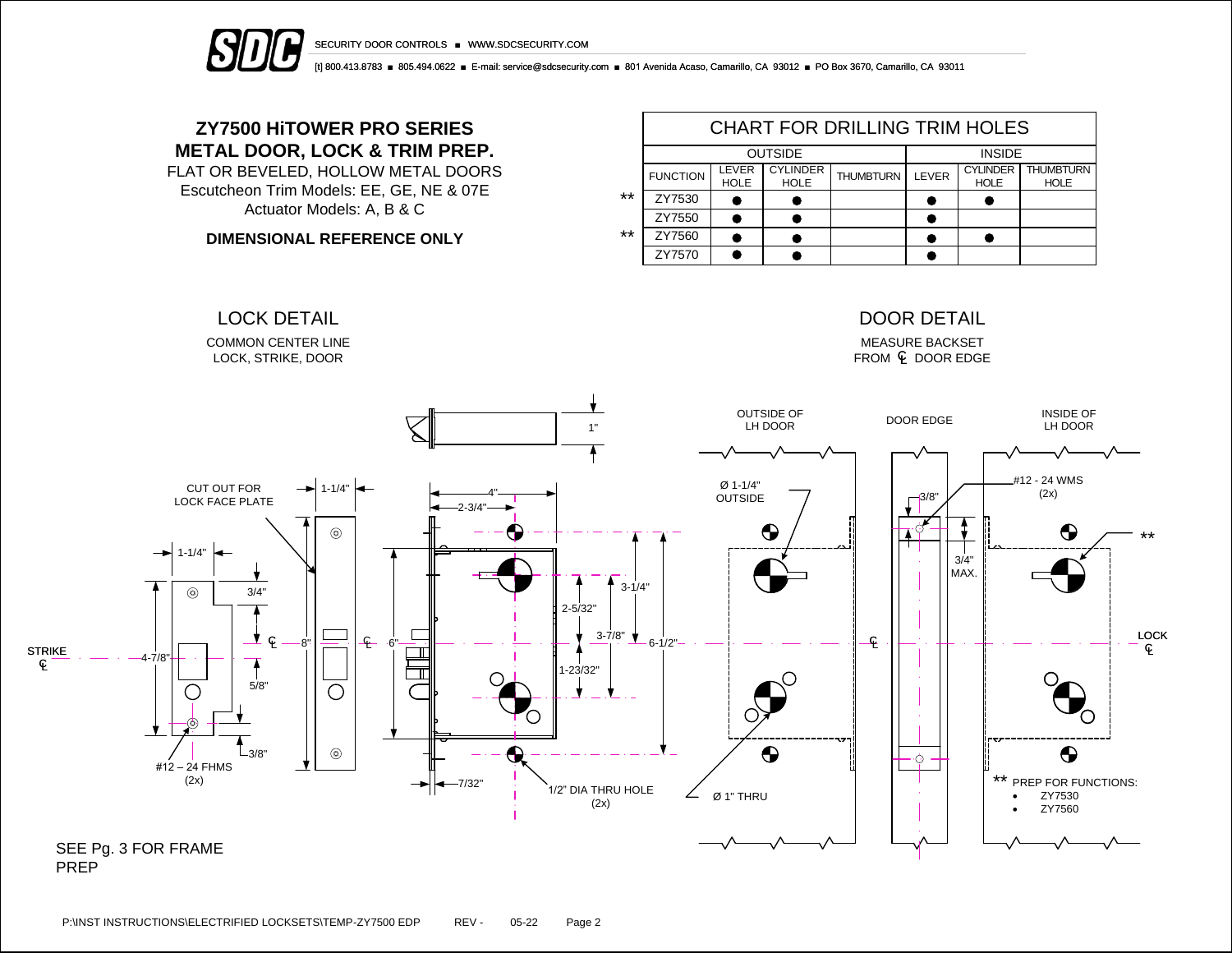

SECURITY DOOR CONTROLS ■ WWW.SDCSECURITY.COM

[t] 800.413.8783 ■ 805.494.0622 ■ E-mail: service@sdcsecurity.com ■ 801 Avenida Acaso, Camarillo, CA 93012 ■ PO Box 3670, Camarillo, CA 93011

## **ZY7500 HiTOWER PRO SERIES WOOD DOOR, LOCK & TRIM PREP.**

FLAT OR BEVELED, HOLLOW METAL DOORS Escutcheon Trim Models: EE, GE, NE & 07E Actuator Models: A, B & C

**DIMENSIONAL REFERENCE ONLY**

|       | <b>CHART FOR DRILLING TRIM HOLES</b> |                      |                                |                  |       |                                |                                 |  |  |  |  |
|-------|--------------------------------------|----------------------|--------------------------------|------------------|-------|--------------------------------|---------------------------------|--|--|--|--|
|       |                                      | <b>OUTSIDE</b>       | <b>INSIDE</b>                  |                  |       |                                |                                 |  |  |  |  |
|       | <b>FUNCTION</b>                      | LEVER<br><b>HOLE</b> | <b>CYLINDER</b><br><b>HOLE</b> | <b>THUMBTURN</b> | LEVER | <b>CYLINDER</b><br><b>HOLE</b> | <b>THUMBTURN</b><br><b>HOLE</b> |  |  |  |  |
| $***$ | ZY7530                               |                      |                                |                  |       |                                |                                 |  |  |  |  |
|       | ZY7550                               |                      |                                |                  |       |                                |                                 |  |  |  |  |
| $***$ | ZY7560                               |                      |                                |                  |       |                                |                                 |  |  |  |  |
|       | ZY7570                               |                      |                                |                  |       |                                |                                 |  |  |  |  |